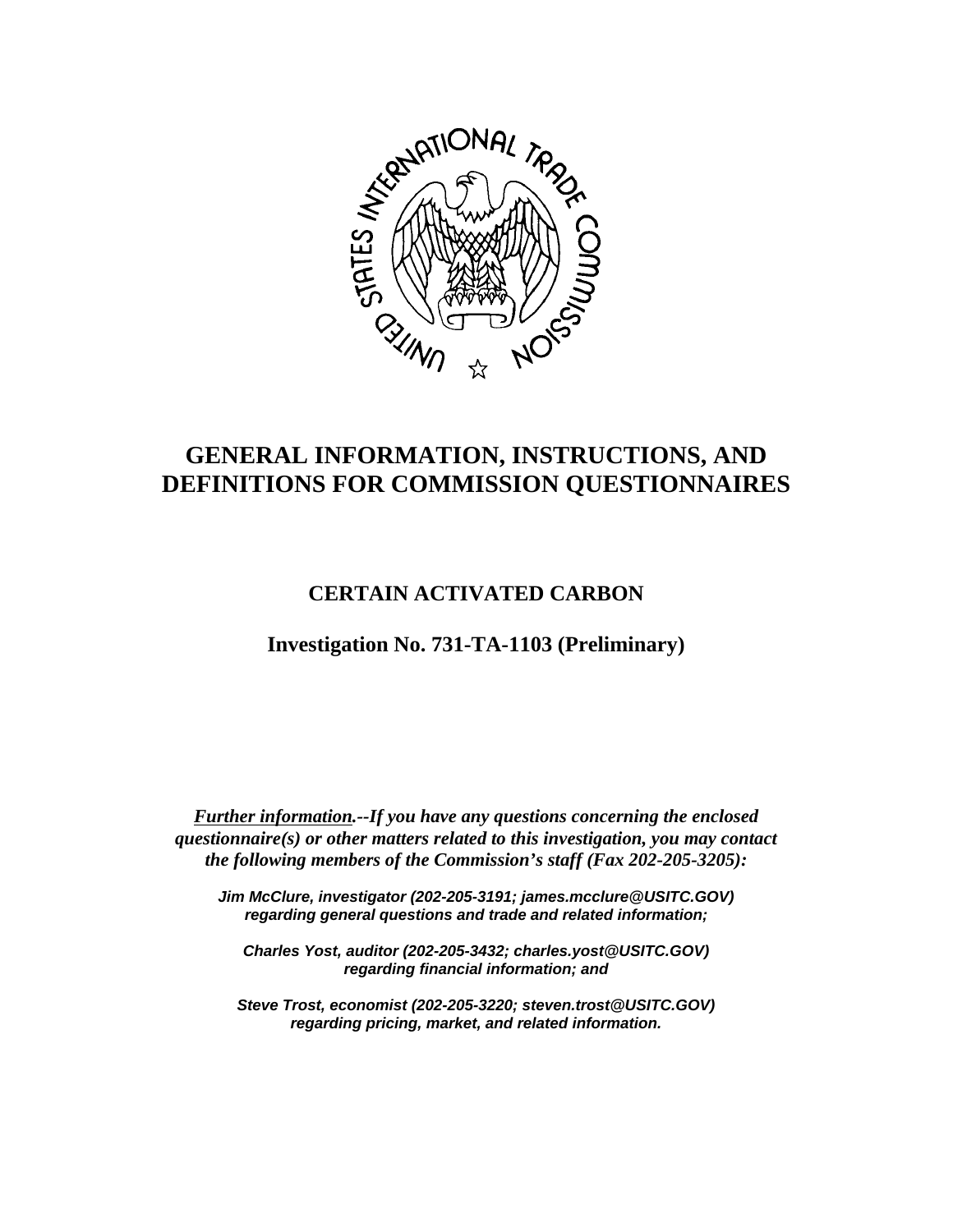## **GENERAL INFORMATION**

**Background**.--This investigation was instituted in response to a petition filed on March 8, 2006 by Calgon Carbon Corporation, Pittsburgh, PA, and Norit Americas, Inc., Marshall, TX. Antidumping duties may be assessed on the subject imports as a result of this investigation if the Commission makes an affirmative determination of injury, threat, or material retardation, and if the U.S. Department of Commerce makes an affirmative determination of dumping.

Additional questionnaires will be supplied promptly upon request, or photocopies of the enclosed questionnaire(s) may be used. Address all correspondence to the United States International Trade Commission, Washington, DC 20436. Hearing-impaired individuals can obtain information regarding this investigation via the Commission's TDD terminal (202-205-1810).

*Due date of questionnaire(s)*.--Return the completed questionnaire(s) to the United States International Trade Commission by no later than **March 22, 2006**. Although the enclosed postpaid envelope may be used to return the completed questionnaire, use of an overnight mail service may be necessary to ensure that your response actually reaches the Commission by **March 22, 2006**. If you do not use the enclosed envelope, please make sure the completed questionnaire is sent to the attention of **Jim McClure**. **Return only one copy of the completed questionnaire(s), but please keep a copy for your records so that you can refer to it if the Commission staff contacts you with any questions during the course of the investigation.**

*Service of questionnaire response(s)*.--In the event that your firm is a party to this investigation, you are required to serve a copy of the questionnaire(s), once completed, on parties to the proceeding that are subject to administrative protective order (see 19 CFR § 207.7). A list of such parties is maintained by the Commission's Secretary and may be obtained by calling 202- 205-1803. A certificate of service must accompany the copy of the completed questionnaire(s) you submit (see 19 CFR § 207.7).

*Confidentiality*.--The commercial and financial data furnished in response to the enclosed questionnaire(s) that reveal the individual operations of your firm will be treated as confidential by the Commission to the extent that such data are not otherwise available to the public and will not be disclosed except as may be required by law (see 19 U.S.C. § 1677f). Such confidential information will not be published in a manner that will reveal the individual operations of your firm; however, nonnumerical characterizations of numerical business proprietary information (such as discussion of trends) will be treated as confidential business information only at the request of the submitter for good cause shown.

*Verification***.--The information submitted in the enclosed questionnaire(s) is subject to audit and verification by the Commission. To facilitate possible verification of data, please keep all your workpapers and supporting documents used in the preparation of the questionnaire response(s).**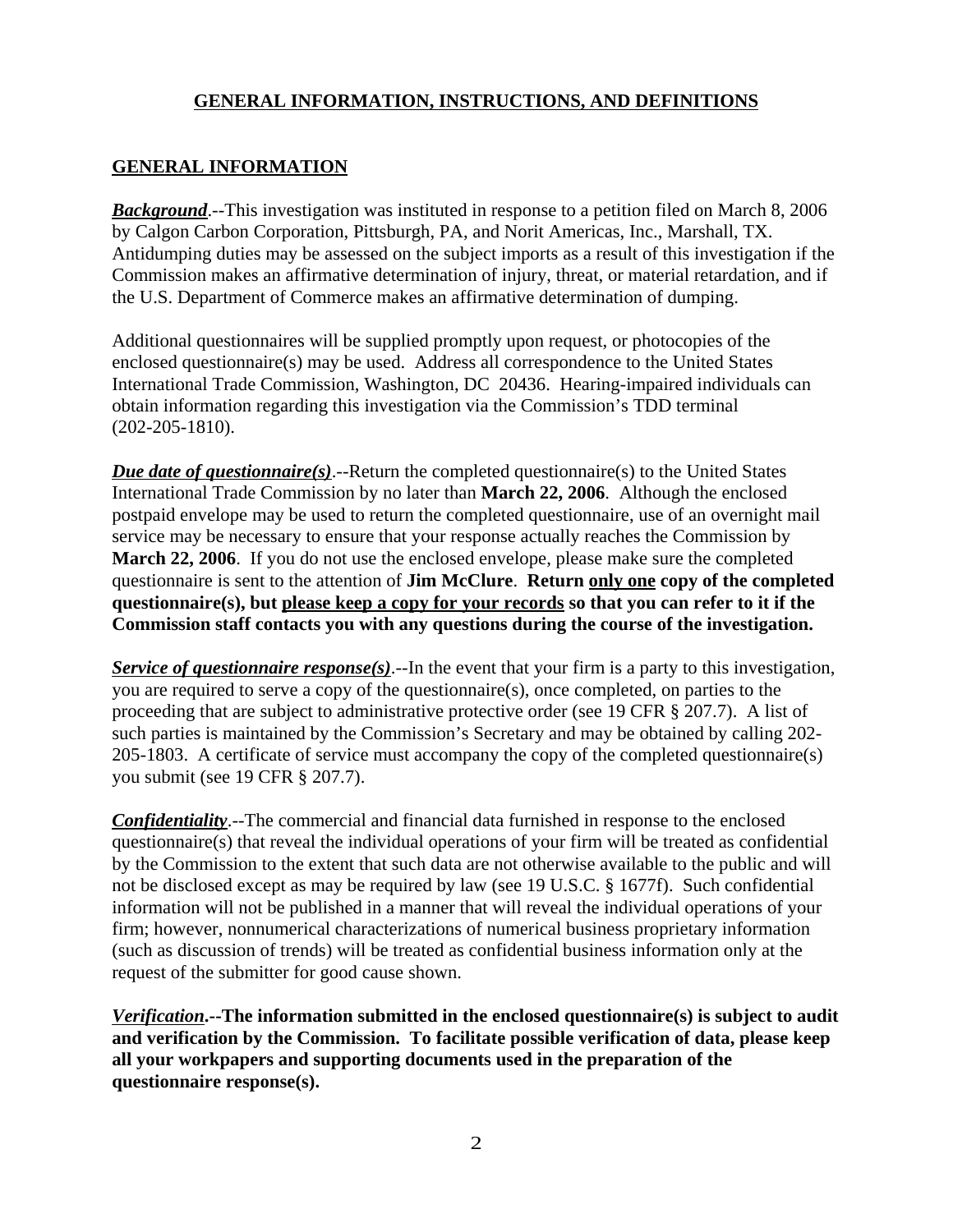#### **GENERAL INFORMATION--***Continued*

*Release of information*.--The information provided by your firm in response to the questionnaire(s), as well as any other business proprietary information submitted by your firm to the Commission in connection with the investigation, may become subject to, and released under, the administrative protective order provisions of the Tariff Act of 1930 (19 U.S.C. § 1677f) and section 207.7 of the Commission's Rules of Practice and Procedure (19 CFR § 207.7). This means that certain lawyers and other authorized individuals may temporarily be given access to the information for use in connection with this investigation or other importinjury investigations conducted by the Commission on the same or similar merchandise; those individuals would be subject to severe penalties if the information were divulged to unauthorized individuals. In addition, if your firm is a U.S. producer, the information you provide on your production and imports of certain activated carbon and your responses to the questions in Part I of the producer questionnaire will be provided to the U.S. Department of Commerce, upon its request, for use in connection with (and only in connection with) its requirement pursuant to section 732(c)(4) of the Act (19 U.S.C. § 1673a(c)(4)) to make a determination concerning the extent of industry support for the petition requesting this investigation. Any information provided to Commerce will be transmitted under the confidentiality and release guidelines set forth above. Your response to these questions constitutes your consent that such information be provided to Commerce under the conditions described above.

#### **INSTRUCTIONS**

*Answer all questions*.--Do not leave any question or section blank unless a questionnaire expressly directs you to skip over certain questions or sections. If the answer to any question is "none," write "none." **If information is not readily available from your records in exactly the form requested, furnish carefully prepared estimates--designated as such by the letter "E"--and explain the basis of your estimates**. Answers to questions and any necessary comments or explanations should be supplied in the space provided or on separate sheets attached to the appropriate page of the questionnaire(s). If your firm is completing more than one questionnaire in connection with this investigation (i.e., a producer, importer, and/or purchaser questionnaire), you need not respond to duplicated questions in the questionnaires.

*Consolidate all U.S. establishments*.--Report the requested data for your establishment(s) located in the United States. **Firms operating more than one establishment should combine the data for all establishments into a single report.**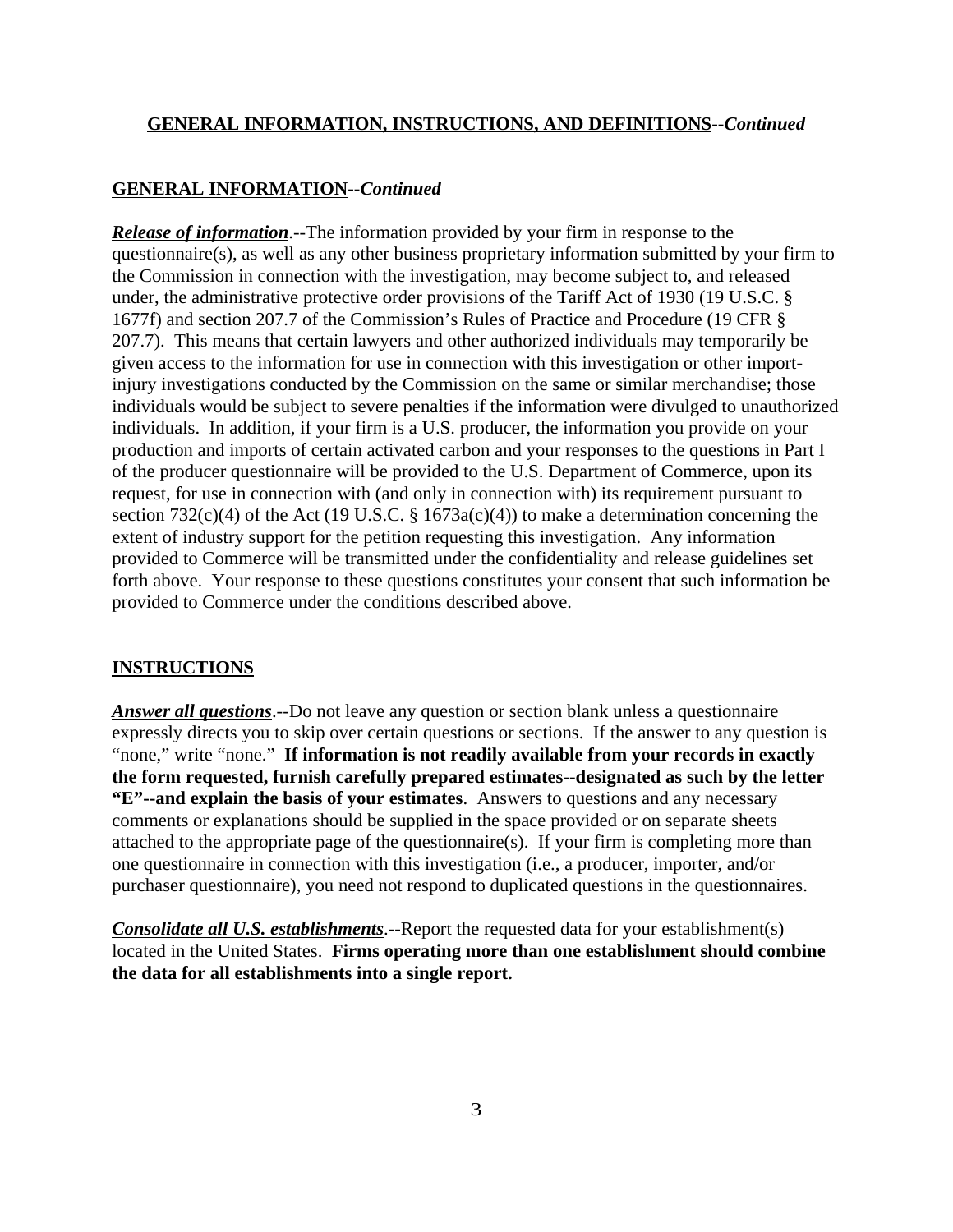#### **DEFINITIONS**

*Certain activated carbon*.--The product subject to this investigation is certain activated carbon currently classifiable under Harmonized Tariff System of the United States (HTS) subheading 3802.10.00. Certain activated carbon is defined as a powdered, granular or pelletized carbon product obtained by "activating" with heat and steam various materials containing carbon, including but not limited to coal (including bituminous, lignite and anthracite), wood, coconut shells, olive stones, and peat. The thermal and steam treatments remove organic materials and create an internal pore structure in the carbon material. The producer can also use carbon dioxide gas  $(CO<sub>2</sub>)$  in place of steam in this process. The vast majority of the internal porosity developed during the high temperature steam (or  $CO_2$  gas) activation process is a direct result of oxidation of a portion of the solid carbon atoms in the raw material, converting them into a gaseous form of carbon. This definition covers all forms of activated carbon that are activated by steam or CO<sub>2</sub>, regardless of raw material, grade, mixture, additives, further washing or postactivation chemical treatment (chemical or water washing, chemical impregnation or other treatment), or product form. Unless specifically excluded, this definition covers all physical forms of certain activated carbon, including powdered activated carbon ("PAC"), granular activated carbon ("GAC"), and pelletized activated carbon.

Excluded from this definition are chemically-activated carbons. The carbon-based raw material used in the chemical activation process is treated with a strong chemical agent, including but not limited to phosphoric acid or zinc chloride sulfuric acid, that dehydrates molecules in the raw material, and results in the formation of water that is removed from the raw material by moderate heat treatment. The activated carbon created by chemical activation has internal porosity developed primarily due to the action of the chemical dehydration agent. Chemically- activated carbons are typically used to activate raw materials with a lignocellulosic component such as cellulose, including wood, sawdust, paper mill waste and peat.

To the extent that an imported activated carbon product is a blend of steam and chemically- activated carbons, products containing 50 percent or more steam (or  $CO_2$  gas) activated carbons are within this definition, and those containing more than 50 percent chemically-activated carbons are outside this definition.

Also excluded from this definition are reactivated carbons and activated carbon cloth. Reactivated carbons are previously used activated carbons that have had adsorbed materials removed from their pore structure after use through the application of heat, steam and/or chemicals. Activated carbon cloth is a woven textile fabric made of or containing activated carbon fibers. It is used in masks and filters and clothing of various types where a woven format is required.

Any activated carbon meeting the physical description of subject merchandise provided above that is not expressly excluded from this definition is included within the definition.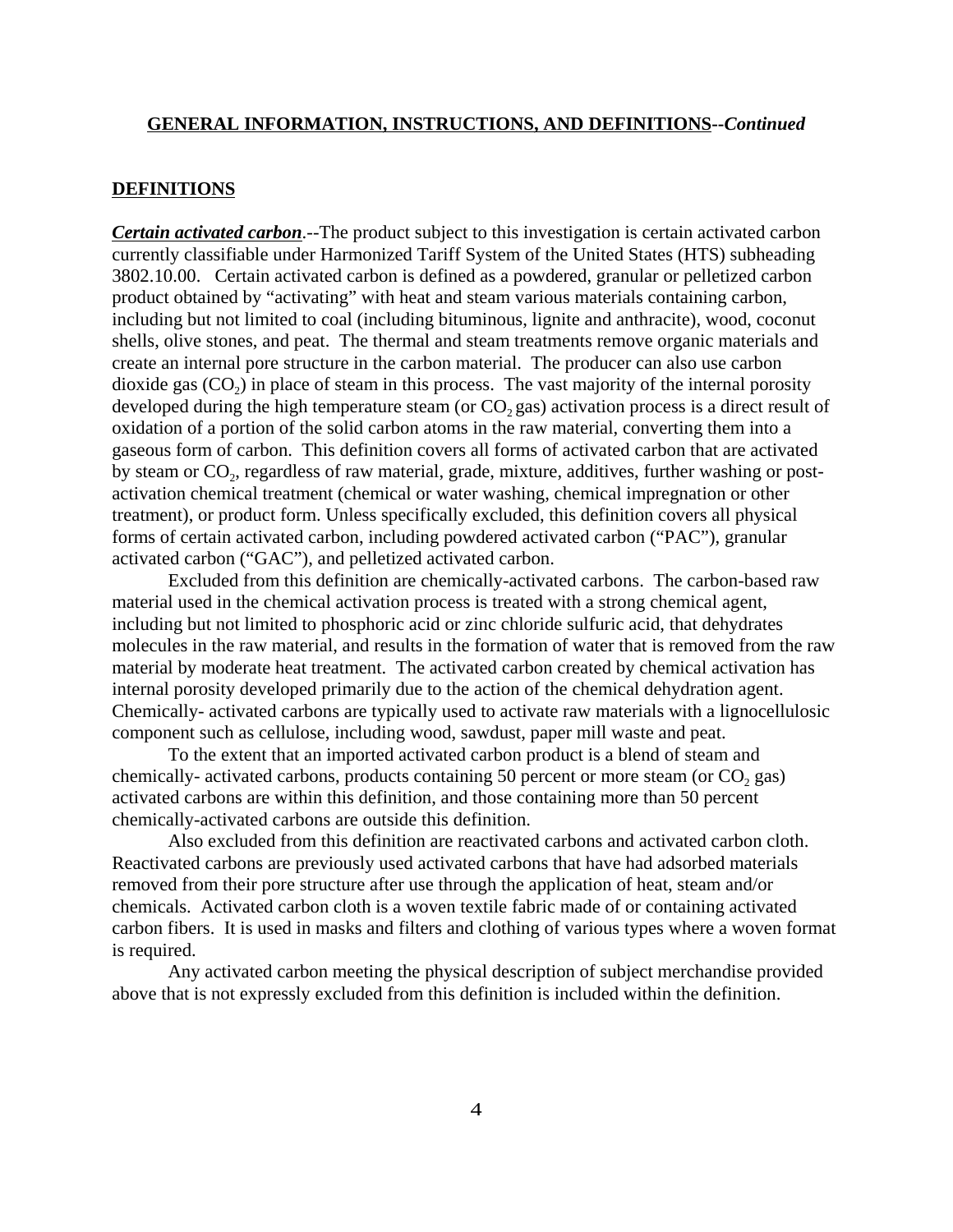### **DEFINITIONS--***Continued*

*Chemically-activated carbon*.–Chemically-activated carbon is obtained when the carbon-based raw material used in the chemical activation process is treated with a strong chemical agent, including but not limited to phosphoric acid or zinc chloride sulfuric acid, that dehydrates molecules in the raw material, and results in the formation of water that is removed from the raw material by moderate heat treatment. The activated carbon created by chemical activation has internal porosity developed primarily due to the action of the chemical dehydration agent. Chemically-activated carbons are typically used to activate raw materials with a lignocellulosic component such as cellulose, including wood, sawdust, paper mill waste and peat. Chemicallyactivated carbon is currently classifiable under HTS subheading 3802.10.00.

*Firm*.--An individual proprietorship, partnership, joint venture, association, corporation (including any subsidiary corporation), business trust, cooperative, trustee in bankruptcy, or receiver under decree of any court.

*Related firm*.--A firm that your firm solely or jointly owned, managed, or otherwise controlled; a firm that solely or jointly owned, managed, or otherwise controlled your firm; and/or a firm that was solely or jointly owned, managed, or otherwise controlled by a firm that also solely or jointly owned, managed, or otherwise controlled your firm.

*Establishment*.--Each facility of a firm in the United States involved in the production, importation, and/or purchase of certain activated carbon (as defined above), including auxiliary facilities operated in conjunction with (whether or not physically separate from) such facilities.

*United States*.--For purposes of this investigation, the 50 States, Puerto Rico, the U.S. Virgin Islands, and the District of Columbia.

*Importer*.--Any person or firm engaged, either directly or through a parent company or subsidiary, in importing certain activated carbon (as defined above) into the United States from a foreign manufacturer or through its selling agent.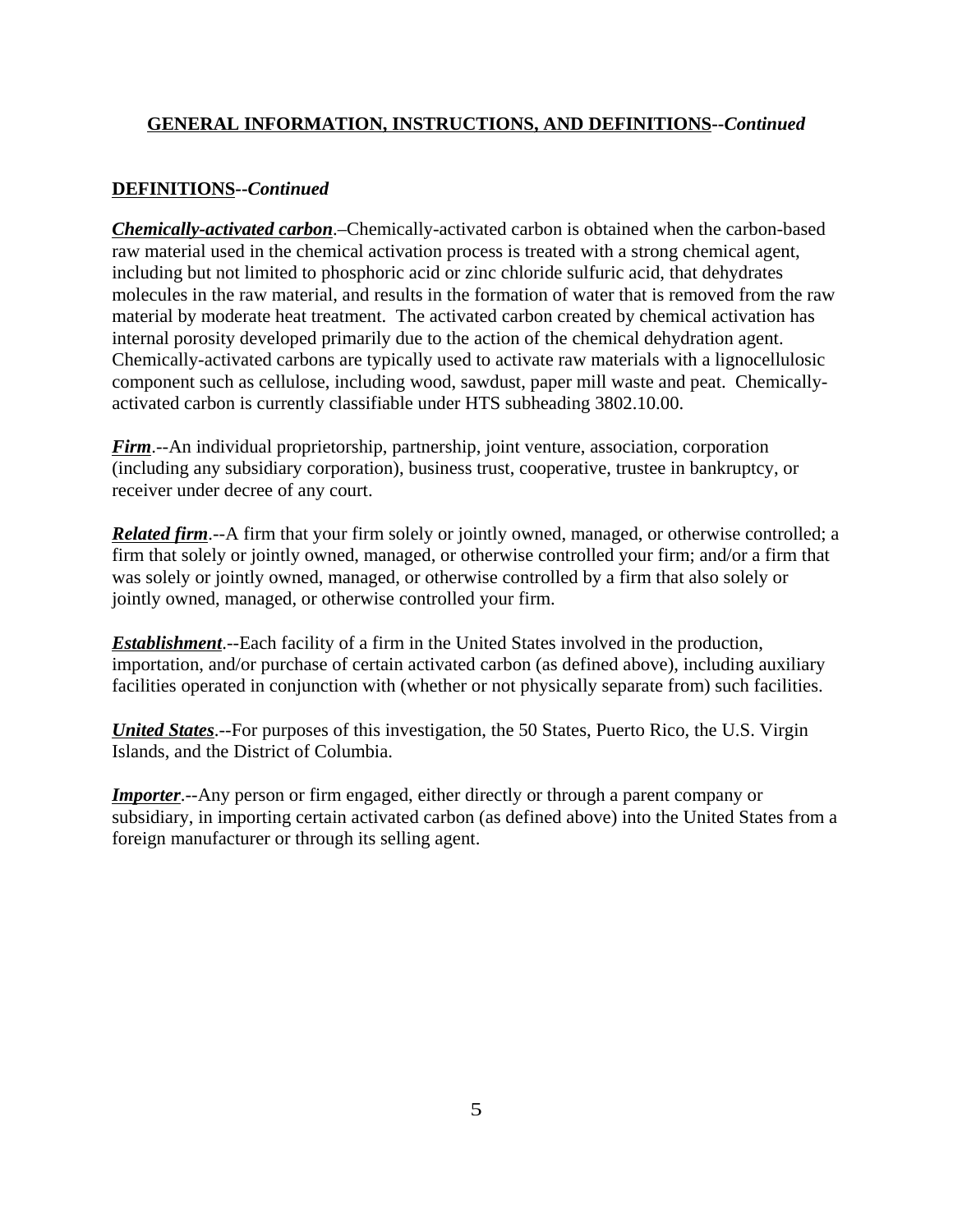#### **DEFINITIONS--***Continued*

*Imports*.--Those products identified for Customs purposes as imports for consumption for which your firm was the importer of record (i.e., was responsible for paying any import duty) or consignee (i.e., to which the merchandise was first delivered).

*Import quantities*.--Quantities reported should be net of returns.

*Import values*.--Values reported should be landed, duty-paid values at the U.S. port of entry, including ocean freight and insurance costs, brokerage charges, and import duties (i.e., all charges except inland freight in the United States).

*Purchaser*.--Any person or firm engaged, either directly or through a parent company or subsidiary, in purchasing certain activated carbon (as defined above) from another firm that produces, imports, or otherwise distributes certain activated carbon. A retail firm that is the importer of record may be considered a purchaser.

*Purchases*.--Purchases from all sources, NOT including direct imports from foreign producers (which should be reported in an importer questionnaire).

*Purchase quantities*.--Quantities reported should be net of returns.

*Purchase values*.--Values reported should be net values (i.e., gross purchase values less all discounts, allowances, rebates, and the value of returned goods), delivered to your U.S. receiving point.

*Shipments*.--Shipments of products produced in or imported by your U.S. establishment(s). Include shipments to the contracting firm of product produced by your firm under a toll agreement.

*Shipment quantities*.--Quantities reported should be net of returns.

*Shipment values*.--Values reported should be net values (*i.e.*, gross sales values less all discounts, allowances, rebates, prepaid freight, and the value of returned goods), f.o.b. your U.S. point of shipment. The value of domestic shipments to the contracting firm under a toll agreement is the conversion fee (including profit).

#### *Types of shipments*:

*U.S. shipments*.--Commercial shipments, internal consumption, and transfers to related firms within the United States.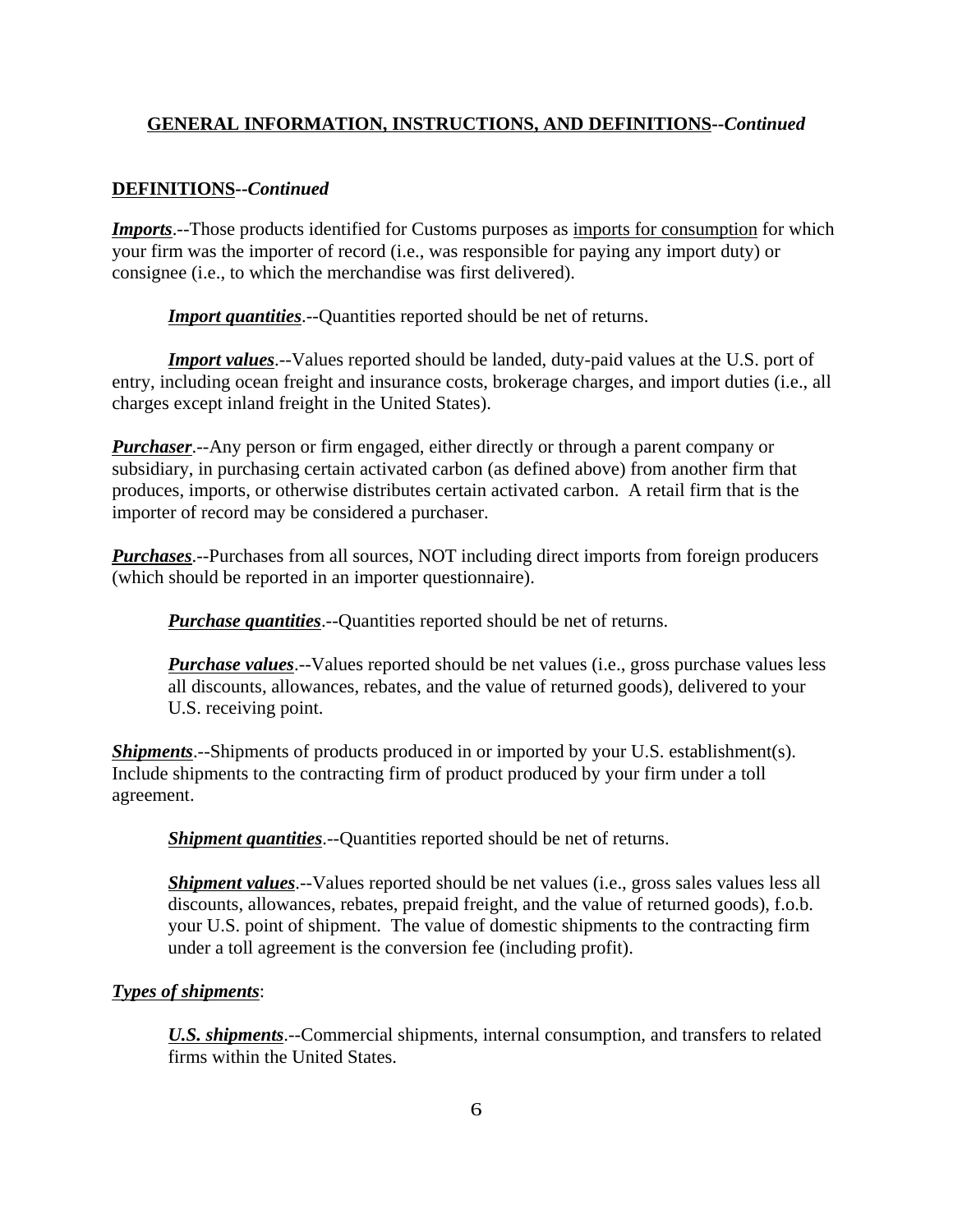#### **DEFINITIONS--***Continued*

*Commercial shipments*.--Shipments, other than internal consumption and transfers to related firms, within the United States.

*Internal consumption*.--Product consumed internally by your firm.

*Transfers to related firms*.--Shipments made to related domestic firms.

*Export shipments*.--Shipments to destinations outside the United States, including shipments to related firms.

*Inventories*.--Finished goods inventory, not raw materials or work-in-progress.

#### **The following definitions apply only to the PRODUCER QUESTIONNAIRE.**

*Average production capacity*.--The level of production that your establishment(s) could reasonably have expected to attain during the specified periods. Assume normal operating conditions (i.e., using equipment and machinery in place and ready to operate; normal operating levels (hours per week/weeks per year) and time for downtime, maintenance, repair, and cleanup; and a typical or representative product mix).

*Toll agreement*.--Agreement between two firms whereby the first firm furnishes the raw materials and the second firm uses the raw materials to produce a product that it then returns to the first firm with a charge for processing costs, overhead, etc.

*Production*.--All production in your U.S. establishment(s), including production consumed internally within your firm and production for another firm under a toll agreement.

*PRWs*.--Production and related workers, including working supervisors and all nonsupervisory workers (including group leaders and trainees) engaged in fabricating, processing, assembling, inspecting, receiving, storage, handling, packing, warehousing, shipping, trucking, hauling, maintenance, repair, janitorial and guard services, product development, auxiliary production for plant's own use (e.g., power plant), recordkeeping, and other services closely associated with the above production operations.

*Average number employed*.--Add the number of employees, both full-time and part-time, for the 12 pay periods ending closest to the 15th of the month and divide that total by 12.

*Hours worked*.--Include time paid for sick leave, holidays, and vacation time. Include overtime hours actually worked; do not convert overtime pay to its equivalent in straight-time hours.